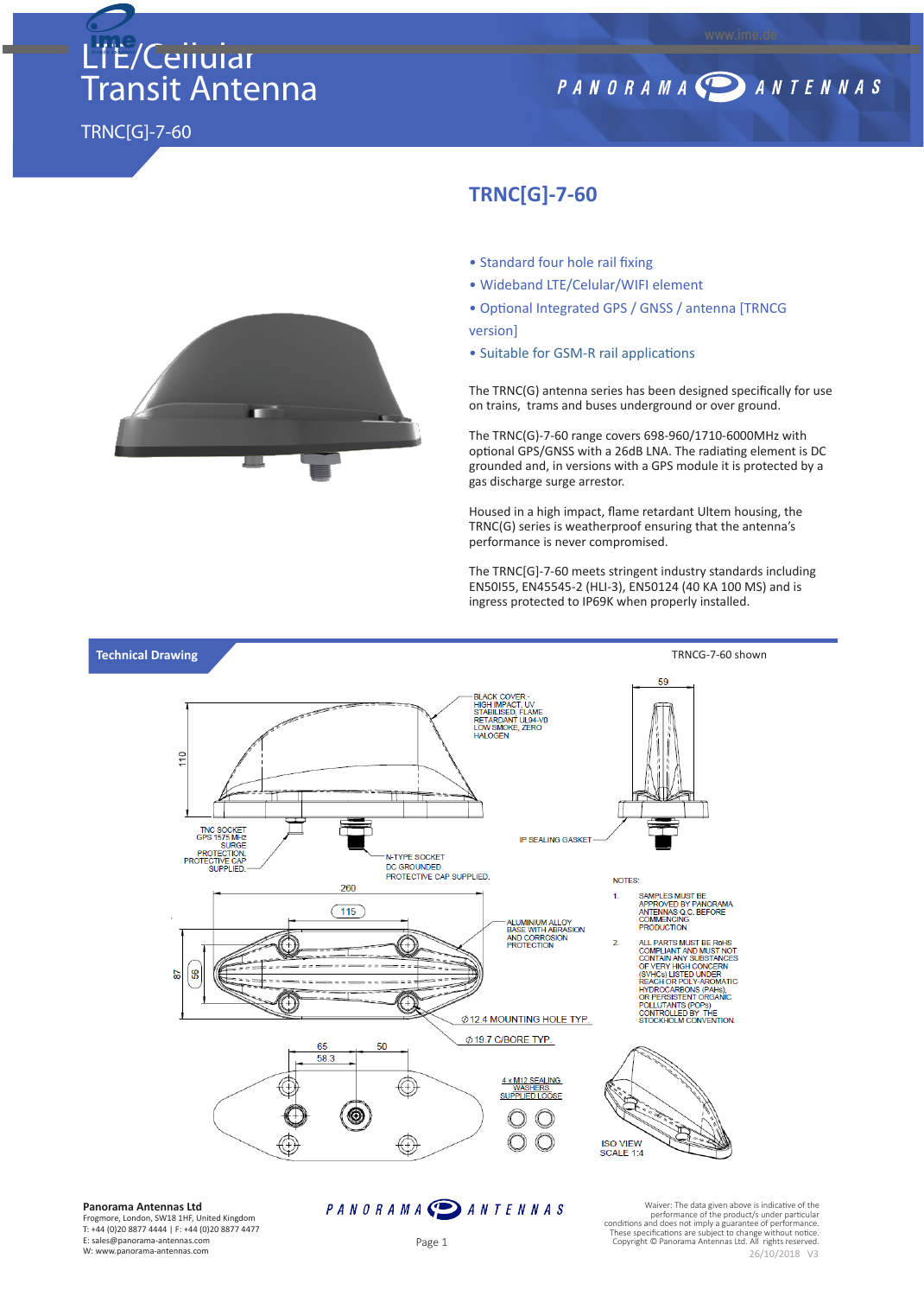## LTE/Cellular Transit Antenna

TRNC[G]-7-60

## PANORAMA SANTENNAS

**www.ime.de**

**Product Data**

| Part No.                                       |                                                                                                  |                                                                                                                                                     |                  |
|------------------------------------------------|--------------------------------------------------------------------------------------------------|-----------------------------------------------------------------------------------------------------------------------------------------------------|------------------|
|                                                |                                                                                                  | <b>TRNCG-7-60</b>                                                                                                                                   | <b>TRNC-7-60</b> |
|                                                |                                                                                                  |                                                                                                                                                     |                  |
| Frequency Range (MHz)                          |                                                                                                  | 698-960/1710-6000 MHz                                                                                                                               |                  |
| Peak Gain: **                                  | 698-960MHz                                                                                       | 5dBi                                                                                                                                                |                  |
|                                                | 1710-2700MHz                                                                                     | 7dBi                                                                                                                                                |                  |
|                                                | 4900-6000MHz                                                                                     | 10dBi                                                                                                                                               |                  |
| Polarisation                                   |                                                                                                  | Vertical                                                                                                                                            |                  |
| Typical VSWR*                                  |                                                                                                  | < 2.5:1                                                                                                                                             |                  |
| Pattern                                        |                                                                                                  | Omni-directional                                                                                                                                    |                  |
| Impedance                                      |                                                                                                  | $50\Omega$                                                                                                                                          |                  |
| Max Input Power (W)                            |                                                                                                  | 60                                                                                                                                                  |                  |
| <b>GPS Data</b>                                |                                                                                                  |                                                                                                                                                     |                  |
| Frequency Range (MHz)                          |                                                                                                  | 1560-1612                                                                                                                                           | $\overline{a}$   |
| Impedance                                      |                                                                                                  | $50\Omega$                                                                                                                                          |                  |
| <b>LNA Gain</b>                                |                                                                                                  | $26dB \pm 3$                                                                                                                                        | $\overline{a}$   |
| Polarisation                                   |                                                                                                  | <b>Rigth Hand Circular</b>                                                                                                                          |                  |
| <b>Operating Voltage</b>                       |                                                                                                  | 3-5V DC                                                                                                                                             | $\overline{a}$   |
| Current (Typical)                              |                                                                                                  | 15 <sub>m</sub> A                                                                                                                                   |                  |
| GPS Antenna EMC Compliance                     |                                                                                                  | EN 301 489-1 V1.81 & EN 301 489-3 V1.6.1   EN 50121-3-<br>2:2015                                                                                    |                  |
| <b>Mechanical Data</b>                         |                                                                                                  |                                                                                                                                                     |                  |
| Dimensions (mm)                                | Height (N/inc pad)                                                                               | 110 (4.33")                                                                                                                                         |                  |
|                                                | Width                                                                                            | 87 (3.42")                                                                                                                                          |                  |
|                                                | Length                                                                                           | 260 (10.23")                                                                                                                                        |                  |
| <b>Environmental Specification</b>             |                                                                                                  |                                                                                                                                                     |                  |
| Operating Temp (°C)                            |                                                                                                  | $-40^{\circ}$ / +80°C (-40° / +176°F)                                                                                                               |                  |
| <b>Radome Material</b>                         |                                                                                                  | <b>Ultem 1000</b>                                                                                                                                   |                  |
| Radome Flame Retardance Rating                 |                                                                                                  | V0 (UL 94)                                                                                                                                          |                  |
| <b>Base Material</b>                           |                                                                                                  | Cast Aluminium                                                                                                                                      |                  |
| Ingress Protection                             | IP67 (Report No. 98883) or IP69K when installed in accordance with SW3 - 988 (Report No. 103439) |                                                                                                                                                     |                  |
| <b>Approvals Data</b>                          |                                                                                                  |                                                                                                                                                     |                  |
| <b>Regulatory Approvals</b>                    |                                                                                                  | EN50155:2007 (Dry heat & Cooling), EN61373:2010 / EN50155:2007 (Shock & Vibration), EN45545 - HL3 (flammability) /<br>EN50124-1:2017 (40 KA 100 MS) |                  |
| <b>Mounting Data</b>                           |                                                                                                  |                                                                                                                                                     |                  |
| Fixing<br>4 x mounting holes to suit M12 bolts |                                                                                                  |                                                                                                                                                     |                  |
| <b>Termination Data</b>                        |                                                                                                  |                                                                                                                                                     |                  |
| Termination                                    | Comms                                                                                            | N (female) - DC grounded                                                                                                                            |                  |
|                                                | GPS                                                                                              | TNC (female) - surge protected<br>$\overline{a}$                                                                                                    |                  |
|                                                |                                                                                                  |                                                                                                                                                     |                  |

\*\* Simulated on a 600 x 600mm (2' x 2') ground plane without cable.

\* Measured on a 600 x 600mm (2' x 2') ground plane with 1m (3')of low loss cable

**Panorama Antennas Ltd**

Frogmore, London, SW18 1HF, United Kingdom

T: +44 (0)20 8877 4444 | F: +44 (0)20 8877 4477 E: sales@panorama-antennas.com

W: www.panorama-antennas.com



Waiver: The data given above is indicative of the<br>conditions and does not the product/s under particular<br>conditions and does not imply a guarantee of performance.<br>These specifications are subject to change without notice.<br> 26/10/2018 V3